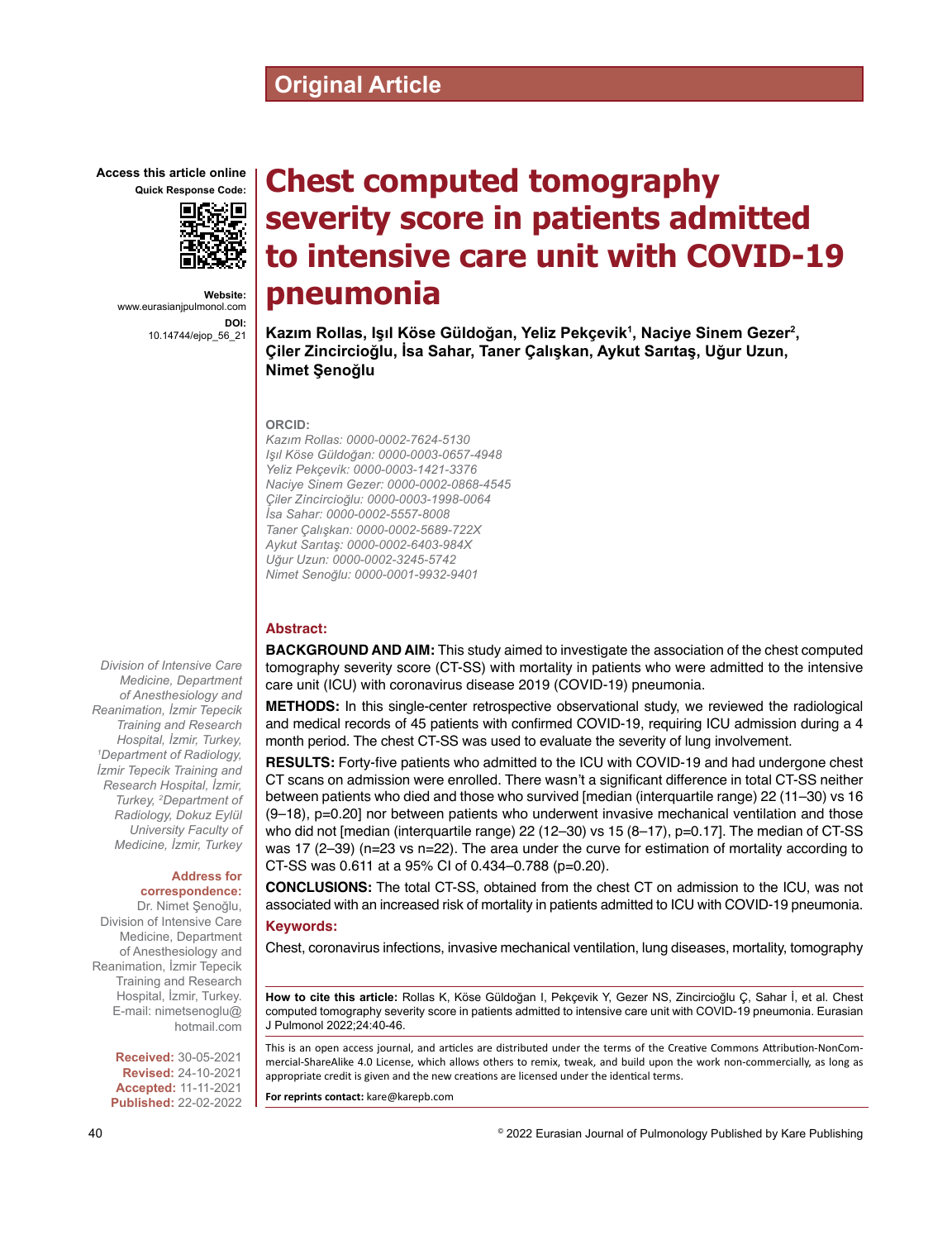# **Introduction**

 $\mathbf{A}$ (COVID-19) patients require care in the intensive care unit (ICU) and mechanical ventilation due to severe viral pneumonia.<sup>[1−5]</sup> Although the diagnosis of COVID-19 depends on real-time polymerase chain reaction (RT-PCR) results, chest computed tomography (CT) findings can help clinicians identify lung involvement, which is the main feature of the disease. The most common chest CT findings are multifocal ground-glass opacities and peripheral consolidation in COVID-19 patients. [6,7] Although these findings are not specific to COVID-19, the severity of lung involvement is expected to be related to chest CT findings.<sup>[8,9]</sup> The chest computed tomography severity score (CT-SS) can be used to assess the severity of pulmonary parenchymal abnormalities in patients with COVID-19.<sup>[8]</sup> In a prospective study result, including 44 (18%) of 235 patients with confirmed COVID-19 who were admitted to the ICU, a CT-SS of >17 was found to be useful in predicting 30-day mortality.<sup>[10]</sup>

This single-center, retrospective observational study aimed to investigate the relationship of thoracic CT-SS with the requirement of invasive mechanical ventilation (IMV) and mortality in patients with COVID-19 pneumonia.

# **Materials and Methods**

### **Study design and settings**

This retrospective cohort study was designed at Tepecik Training and Research hospital and approved by the Local Ethics Committee of Tepecik Training and Research Hospital (No.: 2020/05-04, Date: April 27, 2020) and the Ministry of Health of the Turkish Republic.

# **Study population**

We retrospectively reviewed the records of all patients admitted with a diagnosis of COVID-19 to the ICU of a tertiary referral hospital between March 15, 2020, and July 15, 2020. Patients with clinical and radiological features of COVID-19 and positive RT-PCR test results for coronavirus and who had undergone chest CT scans before or on admission or within 24 h of admission to the ICU were included. Patients who died within 24 h of ICU admission were excluded. Other exclusion criteria were loss of CT data, chronic lung disease findings (bronchiec-

tasis, fibrotic changes) by CT that may have led to misinterpretation, RT-PCR results unavailable or negative, and terminal cancer.

# **Data collection**

Clinical data were obtained from medical and radiological imaging records. These data included age, gender, Acute Physiology and Chronic Health Evaluation (APACHE) II scores, Glasgow Coma Scale (GCS) scores, comorbidities, nosocomial infections, medications, need of mechanical ventilation, duration of IMV, time from symptom onset to ICU admission, duration of hospital and ICU stay, and laboratory tests [blood chemistry, procalcitonin (PCT), C-reactive protein (CRP), arterial blood gas and complete blood count].

A chest CT-SS defined by Yang et al.<sup>[8]</sup> was used to evaluate the severity of pulmonary abnormalities in COVID-19 patients. Patients were divided into groups according to who had undergone IMV and who had not and between patients who died and those who survived. CT-SS between the groups was compared.

# **Chest CT image analysis and chest CT-SS**

Chest CT images were evaluated by a radiologist with more than 10 years of experience in CT imaging, unaware of the clinical data. The first CT scans obtained during or before ICU admission were examined with a window width of 1500 Hounsfield units of the lung parenchyma. To assess COVID-19 severity, the chest CT-SS developed by Yang et al.<sup>[8]</sup> was used. By this scoring system, 18 segments of both lungs were divided into 20 regions, and lung opacities in these 20 regions were evaluated.<sup>[8]</sup> A score of 0 was given if parenchymal opacification was  $0\%$  for each region, 1 if less than or equal to  $50\%$ , 2 if it contained more than 50%. The total chest CT-SS was the sum of the scores of the 20 lung regions.<sup>[8]</sup>

#### **Data analysis and statistical methods**

The data were presented as the number of cases, percentage, mean±standard deviation and median [interquartile range (IQR)]. Categorical comparisons were performed using the Chi-squared test or Fisher's exact test. Continuous variables between the groups were compared using Student's t-test or the Mann–Whitney U test. Receiver operating characteristic (ROC) with the area under the curve (AUC) were calculated to investigate the predictive value of continuous variables to predict mortality. The relationship between continuous variables, which were not nor-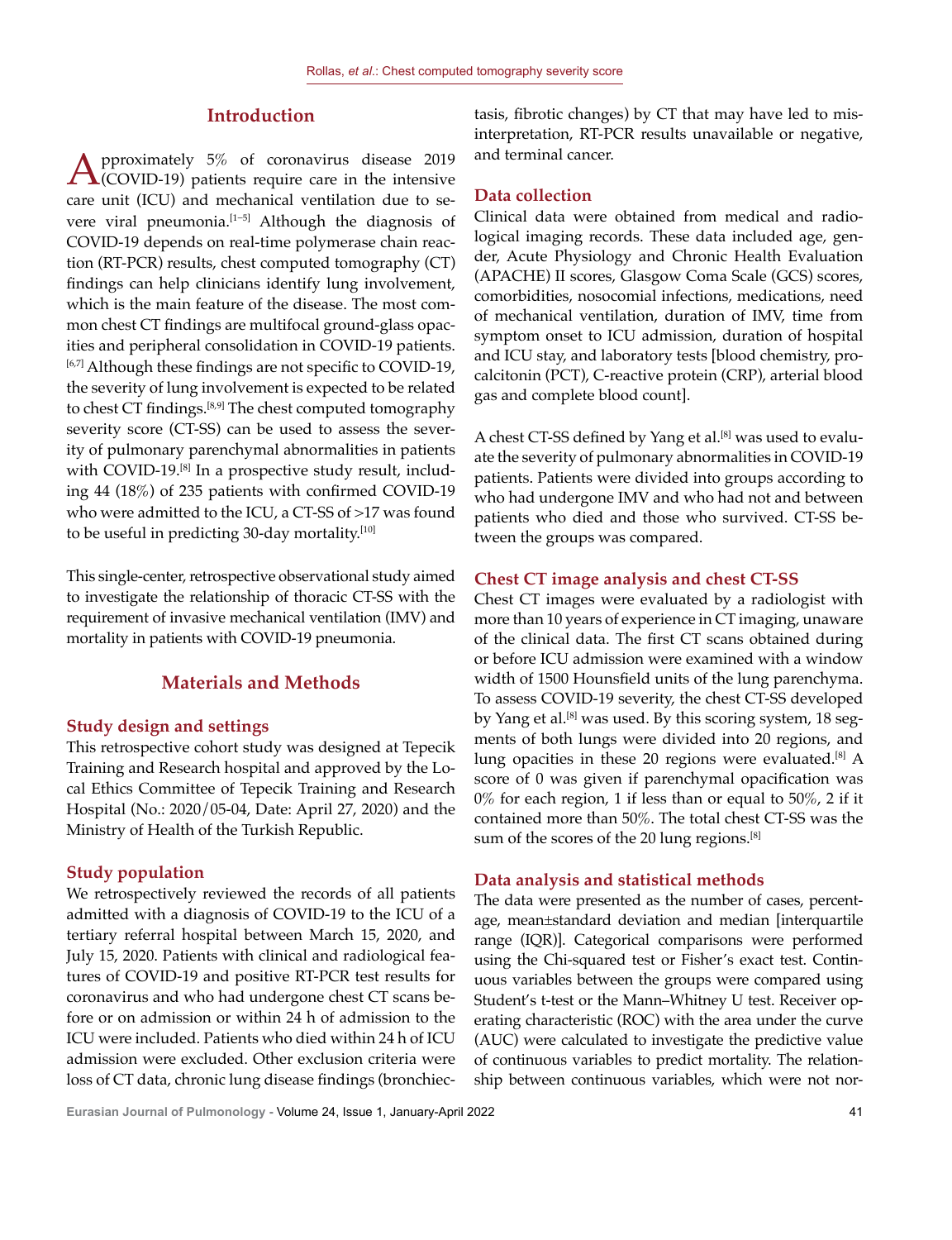| <b>Characteristics</b>           | Death $(n=19)$    | Survived (n=26)   | p       |
|----------------------------------|-------------------|-------------------|---------|
| Age, (years)                     | 73 (69-86)        | 63 (49 - 79)      | 0.02    |
| Female, n (%)                    | 10(52.6)          | 12 (46.2)         | 0.66    |
| Glasgow coma scale score         | $13(8-15)$        | $15(8-15)$        | 0.06    |
| <b>APACHE II score</b>           | 17 (10-19)        | $13(8-16)$        | 0.23    |
| SOFA score                       | $10(7-14)$        | $2(1-2)$          | < 0.001 |
| Comorbidities (n)                |                   |                   |         |
| Hypertension                     | 9                 | 11                | 1.00    |
| Type 2 diabetes                  |                   | 4                 | 0.77    |
| Coronary heart disease           | 8                 | $\overline{7}$    | 0.66    |
| FiO <sub>2</sub>                 | $0.5(0.21 - 0.8)$ | $0.3(0.21 - 0.8)$ | 0.05    |
| $PaO2$ , (mmHg)                  | 45 (40 - 63)      | 40 (32-56)        | 0.40    |
| рH                               | 7.39 (7.32-7.47)  | 7.45 (7.42-7.49)  | 0.24    |
| Blood lactate (mmol/L)           | $1.4(1.2 - 2.1)$  | $1.9(1.4 - 2.2)$  | 0.42    |
| Lymphocytes $(x10^9 \mu L^{-1})$ | $0.9(0.6-1.5)$    | $1.1(0.8-1.6)$    | 0.11    |
| C-reactive protein, n (mg/dl)    | 93 (38-164)       | 74 (43-88)        | 0.32    |
| Lactate dehydrogenase (U/L)      | 426 (319-537)     | 332 (187-403)     | 0.03    |
| Aspartate transaminase (U/L)     | $37(25 - 54)$     | 29 (26-42)        | 0.15    |
| Alanine aminotransferase (U/L)   | $23(17-33)$       | $24(21-33)$       | 1.00    |
| Hospital stay (days)             | $15(7-25)$        | $25(13-31)$       | 0.06    |
| ICU stay (days)                  | $11.5(4.5 - 21)$  | $13(5 - 19)$      | 0.80    |
| <b>Total CT-SS</b>               | $22(11-30)$       | $16(9-18)$        | 0.20    |
| Ground-glass opacification, n    | 13                | 15                | 0.22    |
| Concoliadation, n                | 6                 | $\overline{7}$    | 0.76    |

#### **Table 1: Clinical characteristics of patients in the death and survival groups**

Datas are shown as n (%) or median (IQR). APACHE: Acute physiology and chronic health evaluation, SOFA: Sequential organ failure assessment, ICU: Intensive care unit, CT: Computed tomography, SS: Severity score

mally distributed, was tested by Spearman's correlation. A value of p<0.05 was considered significant. Statistical analysis was performed with SPSS version 22.0 (SPSS, Inc., Chicago, IL, USA).

# **Results**

During the 4 months, 50 COVID-19 patients were admitted to our ICU. Two patients died within 24 h after ICU admission, and 3 patients had not undergone CT on admission or within 24 h of admission. After these patients were excluded, 45 COVID-19 patients who had chest CT scans on admission were enrolled in the study. The SARS-CoV-2 RT-PCR test was positive in all patients of the study population.

Clinical characteristics of the patients who died and survived are shown in Table 1. Age was higher in patients who died [73 (69–86) vs 63 (49–79), p=0.02]. The sequential organ failure assessment (SOFA) score and lactate dehydrogenase were higher in patients who died  $(p<0.001$  and  $p=0.03$ , respectively). Gender, comorbidities, APACHE II score, and Pa $O_{2}$  were different between



**Figure 1:** Ground-glass predominancy in a patient with COVID-19 pneumonia

groups. Clinical characteristics of the patients in the IMV and without IMV groups are shown in Table 2. Age was higher in patients who needed IMV [76.5 (69–86) vs 58 (48–74), p=0.001]. The SOFA score, APACHE II score, and the number of days in the ICU were higher in patients who died ( $p < 0.001$ ,  $p=0.02$ , and  $p=0.03$ , respectively). Gender and  $PaO_2$  comorbidities were not differentiated between groups.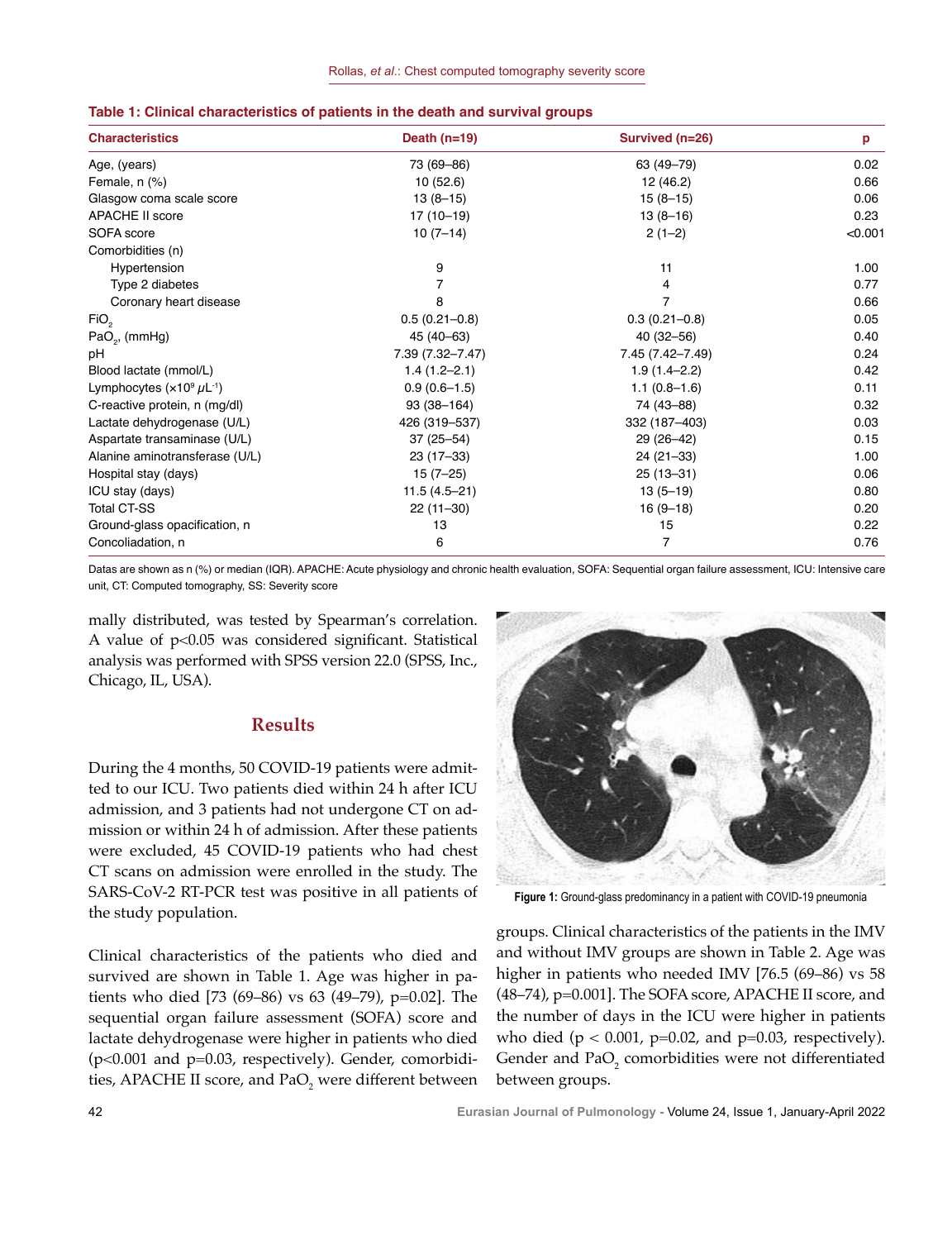| <b>Characteristics</b>            | IMV $(n=24)$       | Without IMV (n=21) | p       |
|-----------------------------------|--------------------|--------------------|---------|
| Age (years)                       | 76.5 (69-86)       | 58 (48-74)         | 0.001   |
| Female, n (%)                     | 11(45.8)           | 11(52.4)           | 0.66    |
| Glasgow coma scale score          | $12.5(8-15)$       | $15(13-15)$        | 0.02    |
| <b>APACHE II score</b>            | 17.5 (11-26)       | $14(8-14)$         | 0.02    |
| SOFA score                        | $9(5-13)$          | $1(1-2)$           | < 0.001 |
| Comorbidities (n)                 | 12                 | 8                  | 0.72    |
| Hypertension                      | 5                  | 6                  | 1.00    |
| Type 2 diabetes                   | 9                  | 6                  | 0.81    |
| Coronary heart disease            |                    |                    |         |
| FiO <sub>2</sub> on the day of CT | $0.45(0.21 - 0.8)$ | $0.30(0.21 - 0.8)$ | < 0.001 |
| $PaO2$ (mmHg)                     | 55 (44-70)         | $40(32 - 56)$      | 0.40    |
| pН                                | 7.30 (7.28-7.47)   | 7.45 (7.42-7.49)   | 0.24    |
| Blood lactate (mmol/L)            | $1.4(1.2 - 2.1)$   | $1.9(1.4 - 2.2)$   | 0.04    |
| Lymphocytes $(x10^9 \mu L^{-1})$  | $0.9(0.6-1.4)$     | $1.1(0.8-1.5)$     | 0.24    |
| C-reactive protein (mg/dl)        | 85 (40 - 158)      | 78 (48-103)        | 0.78    |
| Lactate dehydrogenase (U/L)       | 414 (137-986)      | 332 (193-402)      | 0.12    |
| Aspartate transaminase (U/L)      | $33(23 - 52)$      | $32.5(27-45)$      | 0.83    |
| Alanine aminotransferase (U/L)    | $23(16-29)$        | 24.5 (22-41)       | 0.24    |
| Hospital stay (days)              | $20(8-30)$         | $21(13-30)$        | 0.68    |
| ICU stay (days)                   | $18(7-24)$         | $9(5-13)$          | 0.03    |
| <b>Total CT score</b>             | $22(12-30)$        | $15(8-17)$         | 0.17    |
| Ground-glass opacification, n     | 16                 | 12                 | 0.66    |
| Concoliadation, n                 | 5                  | 8                  | 0.85    |

#### **Table 2: Clinical characteristics of patients who needed IMV and those who did not**

Dates are shown as n (%) or median (IQR). APACHE: Acute physiology and chronic health evaluation, SOFA: Sequential organ failure assessment, ICU: Intensive care unit, CT: Computed tomography

The most common CT findings included ground-glass opacification and consolidation [Figs. 1, 2]. There was predominant ground-glass opacification in 28 (68%) and consolidation in 13 (32%) of the patients with COVID-19 on ICU admission. There were no associations of predominant ground-glass opacification or consolidative opacification with mortality and IMV requirements  $(p=0.41$  and  $p=0.44$ , respectively).

The total CT-SS was differentiated neither between patients who died and those who survived [22 (11–30) vs 16 (9–18), p=0.20] nor between patients who underwent IMV and those who did not [22 (12–30) vs 15 (8–17), p=0.17].

The median of CT-SS was  $17$  (9–29) (n=23 vs n=22). The total CT-SS was not associated with an increased risk of mortality in patients with COVID-19 pneumonia [Fig. 3]. The ROC curve to assess CT-SS as a predictor of mortality is shown in Figure 3. The AUC for prediction of mortality was 0.611 (95% CI of 0.434–0.788; p=0.20) and for prediction of the need for IMV was 0.640 (95% CI of 0.475–0.806; p=0.10) according to CT-SS [Figs. 3, 4]. CT-



**Figure 2:** Consolidation predominancy in a patient with COVID-19 pneumonia

SS was not predictive for mortality and the need for IMV in patients admitted to ICU with COVID-19 pneumonia.

In the whole sample, among laboratory parameters including lactate, lymphocytes, CRP, lactate dehydrogenase, AST, ALT, and PCT, there was a positive correlation between CT-SS and CRP as well as between lactate dehy-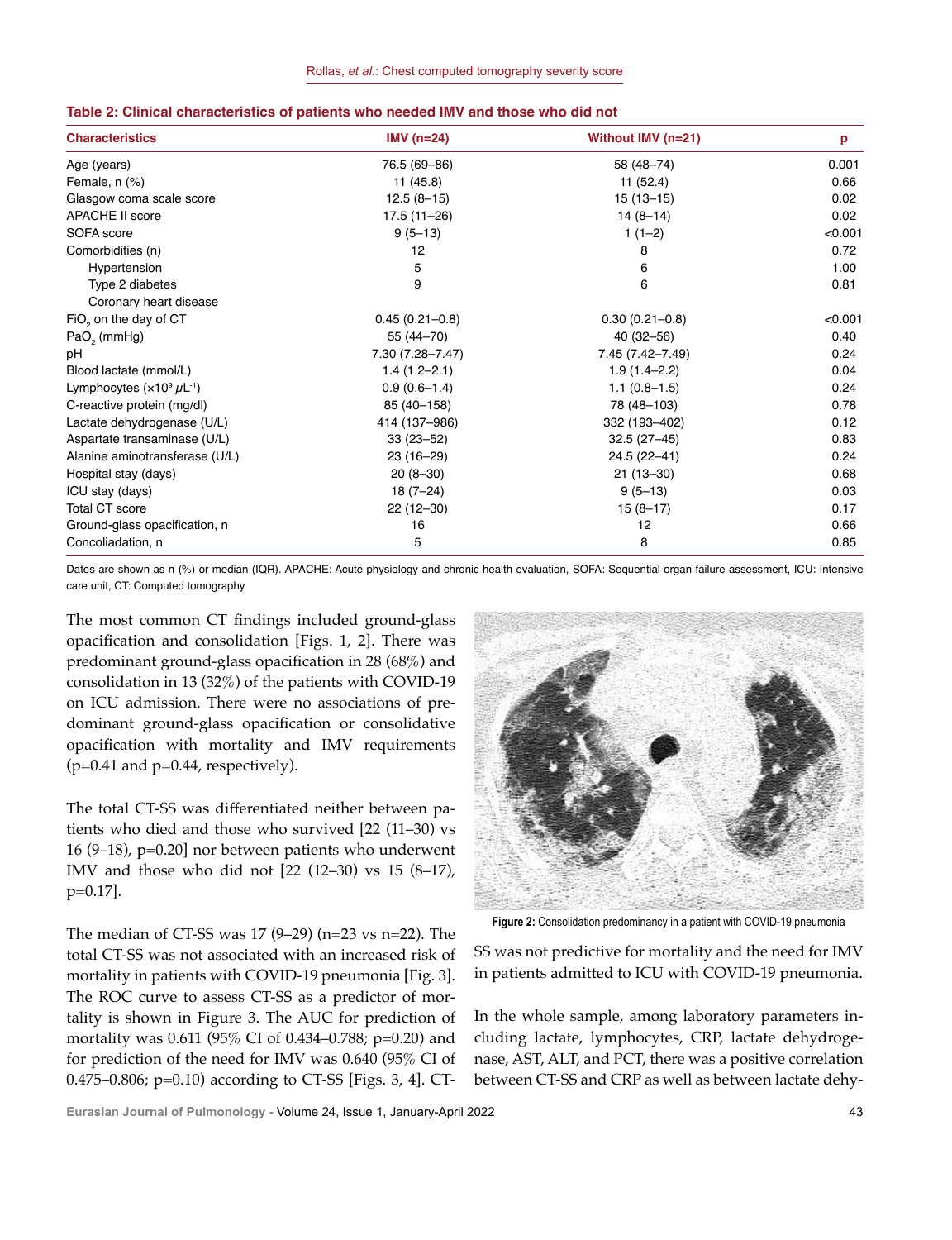



**Figure 3:** ROC curve of CT-SS for the estimation of mortality in COVID-19 patients

drogenase and aspartate transaminase (Spearman's correlation coefficient (rS)=0.54, p=0.004; rS=0.73, p=0.001; rS=0.63, p<0.001, respectively).

# **Discussion**

Chest CT scanning is often used to estimate the severity of COVID-19 pneumonia.<sup>[9]</sup> We conducted this study to investigate whether chest CT severity scoring can be used in patients with COVID-19 admitted to ICU to provide information about prognosis and the need for IMV.

In this retrospective single-center study, the total CT-SS was not associated with an increased risk of mortality and need for IMV in patients with COVID-19 pneumonia. There is a positive correlation between CRP, lactate dehydrogenase, aspartate transaminase, and CT-SS.

In a study including elderly patients with COVID-19, the initial CT-SS was found to be valuable in predicting mortality (sensitivity of 83.3%, specificity of 77.3%, with an AUC value of 0.881 (cutoff  $> 14.5$ ).<sup>[9]</sup> However, in this study population, 17 (17%) of 102 patients had dyspnea onset, and dyspnea was found to be higher in the group of those who died. The original scoring study included mild (n=84) and severe (n=18) COVID-19 patients.<sup>[8]</sup> All

**Figure 4:** ROC curve of CT-SS for the estimation of need for IMV in COVID-19 patients

of our patients (n=45) had severe cases and were admitted to the ICU. The original study results showed a cut-off value of CT-SS to be 19.5 (83.3% sensitivity,  $94\%$ specificity) for severe patients.<sup>[8]</sup> In this study population, 15 of 18 severe patients and 5 of 84 mild patients had a CT-SS of >19.5. In a larger prospective study result, 44 (18%) of 235 patients with confirmed COVID-19 were admitted to the ICU with a mean CT-SS of 14.8.[10] They found an association of CT-SS with mortality and ICU admission. In this study, they also found that a CT-SS of >15 is predictive of ICU admission and >17 is predictive of 30-day mortality (both sensitivity and specificity were found to be  $>90\%$ ).<sup>[10]</sup> In our study, the median value of the CT-SS was the same as the cut-off point for 30-day mortality in the previous study. However, in our study including critically ill patients with COVID-19, we could not show the association between CT-SS and mortality. Unlike most studies on CT-SS, only critically ill patients were included in this study. Due to the high mortality rate in COVID-19 patients who were admitted to the ICU, it is difficult to predict mortality based on CT-SS.

Limited number of patients, individual variations including medications, respiratory support strategies, and inclusion of only critically ill patients may be the reasons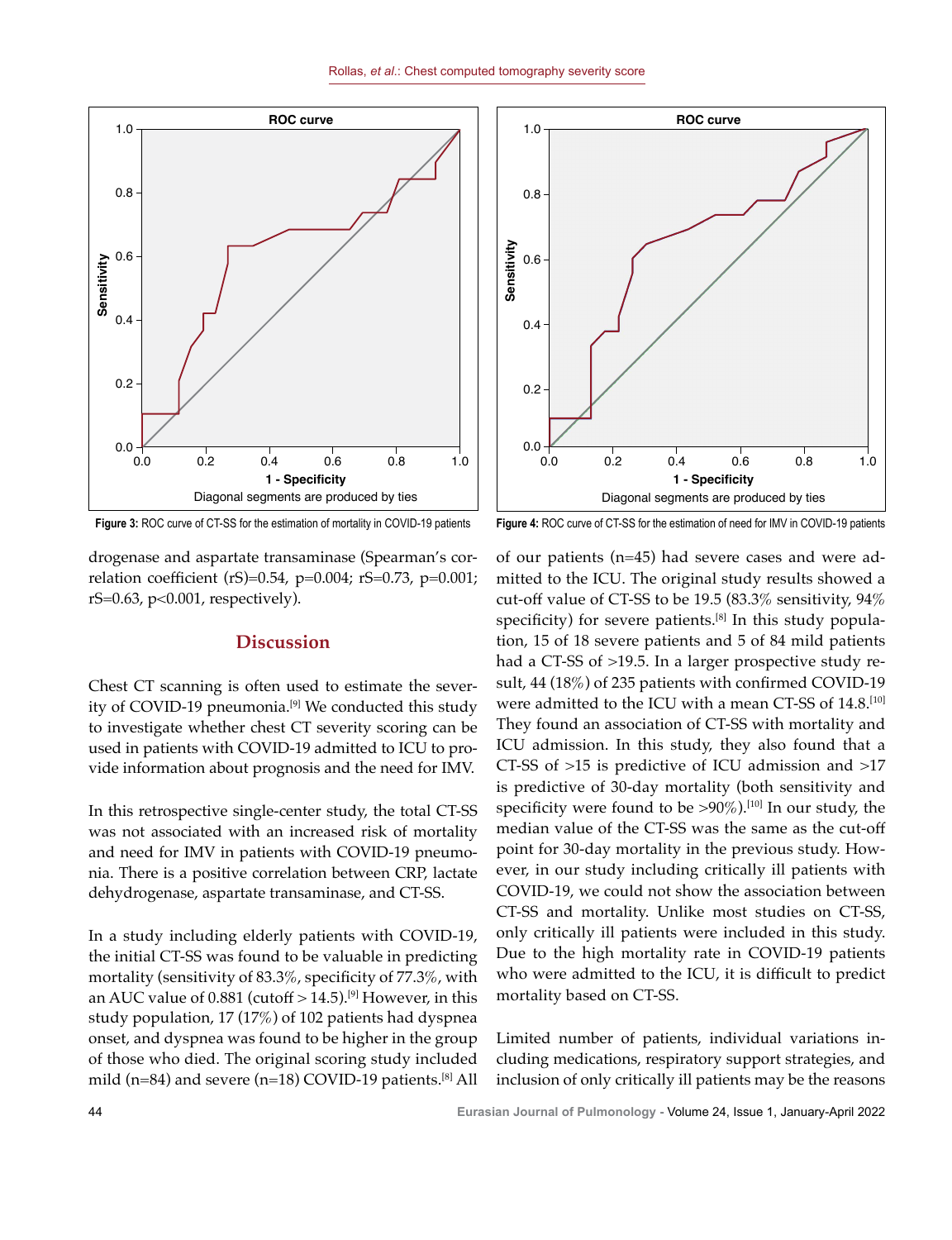why the association between mortality and CT-SS could not be shown in this study.

# **Conclusion**

The most common CT findings are ground-glass opacification, bilateral involvement, peripheral distribution, and multilobar involvement in patients with COVID-19. [6,11,12] In the early stages of COVID-19, patients showed more ground-glass opacification, and fewer involved pulmonary lobes. Over time, the crazy-paving pattern, an increased number of involved lobes and consolidations, occurred in severe COVID-19 patients.[7]

In a study, consolidations on initial chest CT were found to be more common in patients who died than in those who survived.<sup>[9]</sup> There was predominantly ground-glass opacification and consolidation in our patients with COVID-19 on ICU admission. We did not find an association of ground-glass opacification or consolidation predominancy with mortality and the requirement of IMV.

Acute respiratory distress syndrome (ARDS) is frequent in patients admitted to the ICU with COVID-19.[1] ARDS is a strong predictor of mortality.<sup>[13]</sup> The chest CT score is based on the severity and distribution of the pulmonary abnormality. The literature supports the argument that it is possible to predict the clinical course of ARDS with chest CT.<sup>[14,15]</sup> Pulmonary lesions which cause ARDS may be the reason for hyperinflammation.<sup>[16]</sup> In an Italian cohort of COVID-19 patients, inflammation markers (CRP, leucocytes, PCT), aspartate transaminase, and lactate dehydrogenase were shown to increase with severe lung involvement.[16] Early data on COVID-19 also showed that CRP and lactate dehydrogenase had been elevated in COVID-19 patients who died.<sup>[5]</sup> COVID-19 causes severe acute respiratory syndrome and hyperinflammatory syndrome.[17,18] In this study, a correlation was found between CT-SS and CRP, lactate dehydrogenase, and aspartate transaminase, indicating that these parameters are useful for detecting severe lung involvement.

This study had some limitations. It was a single-center study with a limited number of patients and did not consider individual variations, medications, and respiratory support strategies. In contrast to most studies on CT-SS, only critically ill patients were included in this study. Due to the high mortality rate in COVID-19 patients admitted to the ICU, it is difficult to predict mortality based on CT-SS.

In summary, in this single-center study, we observed that the total CT-SS was not associated with an increased risk of mortality and the need for IMV in patients admitted to ICU with COVID-19 pneumonia. The correlation between CT-SS and CRP, lactate dehydrogenase, and aspartate transaminase may reflect the association of inflammatory syndrome with the chest CT-SS.

# **Conflicts of interest**

There are no conflicts of interest.

# **Ethics Committee Approval**

The study was approved by the Izmir University of Health Sciences Tepecik Training and Research Clinical Research Ethics Committee (No: 2020/05-04, Date: 27/04/2020).

# **Financial support and sponsorship** Nil.

# **Peer-review**

Externally peer-reviewed.

# **Authorship Contributions**

Concept – K.R., I.K.G., Y.P., N.S.G., Ç.Z., İ.S., T.Ç., A.S., U.U., N.Ş.; Design – K.R., I.K.G., Y.P., N.S.G., Ç.Z., İ.S., T.Ç., A.S., U.U., N.Ş.; Supervision – K.R., I.K.G., Y.P., N.S.G., Ç.Z., İ.S., T.Ç., A.S., U.U., N.Ş.; Funding – K.R., I.K.G., Y.P., N.S.G.; Materials – Y.P., N.S.G., I.K.G.; Data collection &/or processing – Y.P., N.S.G., I.K.G.; Analysis and/or interpretation – K.R., I.K.G., Y.P., N.S.G.; Literature search – A.S., U.U., Ç.Z., N.Ş., T.Ç., İ.S.; Writing – K.R., I.K.G., Y.P., N.S.G.; Critical review – K.R., I.K.G., Y.P., N.S.G., Ç.Z., İ.S., T.Ç., A.S., U.U., N.Ş.

# **References**

- 1. World Health Organization website. Coronavirus disease (COVID-2019) situation reports. Geneva: World Health Organization. Available at: https://www.who.int/emergencies/diseases/ novel-coronavirus-2019. Accessed Apr 16, 2021.
- 2. Wu Z, McGoogan JM. Characteristics of and important lessons from the coronavirus disease 2019 (COVID-19) outbreak in China: Summary of a report of 72 314 cases from the Chinese center for disease control and prevention. JAMA 2020;323:1239–42.
- 3. Guan WJ, Ni ZY, Hu Y, Liang WH, Ou CQ, He JX, et al. Clinical characteristics of coronavirus disease 2019 in China. N Engl J Med 2020;382:1708–20.
- 4. Yang X, Yu Y, Xu J, Shu H, Xia J, Liu H, et al. Clinical course and outcomes of critically Ill patients with SARS CoV 2 pneumonia